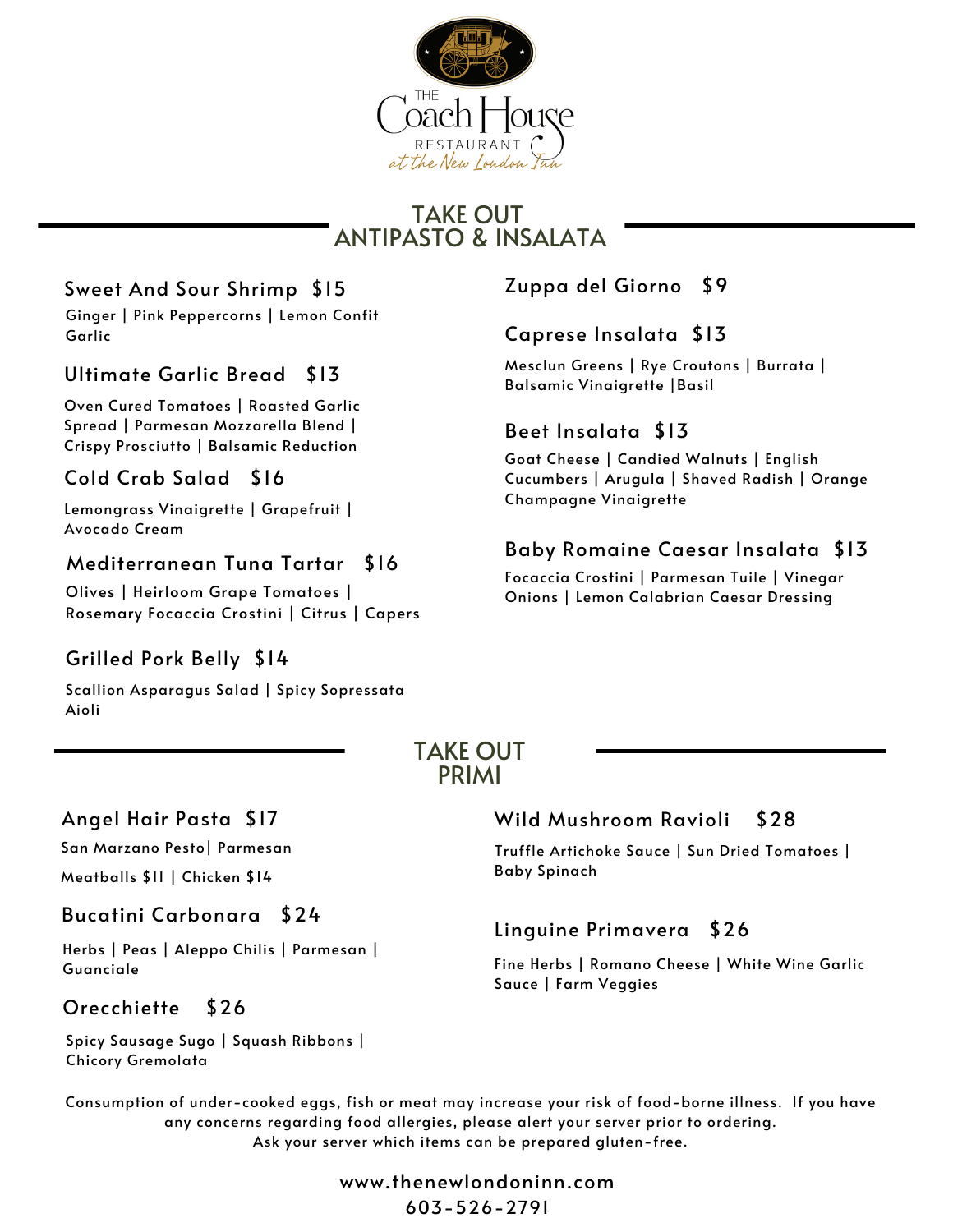

# TAKE OUT **SECONDI**

Filet Mignon \$40

Roasted Shallot Pinot Noir Sauce | Roasted Garlic Aioli

Shrimp \$8 | Bacon \$3 | Truffle Butter \$4 | Caramelized Onions \$3 | Wild Mushrooms \$4 | Bayley Hazen Blue Cheese \$4

Tuscan Grilled Lamb Chops \$38

Herb Crust | Calabrese Sauce

Pan Seared Duck Breast \$34

Tarragon Smoked Peach Sauce

Brined Roasted Pork Tenderloin Saltimbocca \$32

Sage | Prosciutto Di Parma

Seared Scallops \$34 Fennel Citrus Pinot Gris Sauce

Herb Potato Crusted Salmon \$32 Citrus Vegetable Pesto

All entrées come with vegetable and starch of the day.

TAKE OUT DOLCE

# Italian Trifle \$10

Marsala Syrup | Chocolate Cake | Vanilla Custard | Berries

# Key Lime Curd Mousse Cannoli \$10

Toasted Coconut | Passion Fruit Coulis

Consumption of under-cooked eggs, fish or meat may increase your risk of food-borne illness. If you have any concerns regarding food allergies, please alert your server prior to ordering. Ask your server which items can be prepared gluten-free.

> www.thenewlondoninn.com 603-526-2791